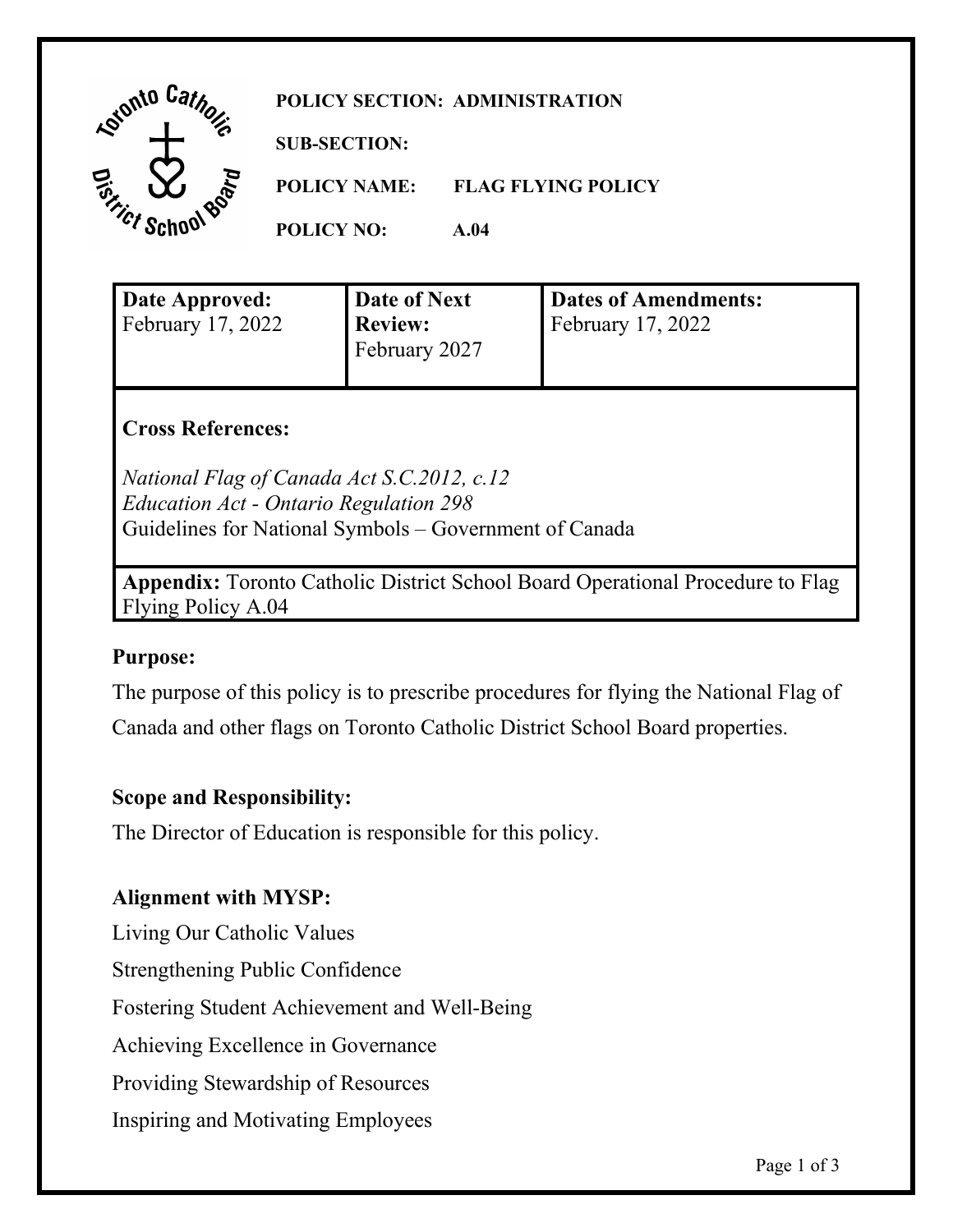

## **Policy:**

 The Toronto Catholic District School Board's Flag Flying Policy will promote and organizations and activities of the Board, and to celebrate the values of Catholic education. maintain practices required by legislation on flying the National Flag of Canada and other flags on Toronto Catholic District School Board properties. This policy will ensure the proper protocols are followed to strengthen relationships, support

# **Regulations:**

- 1. Ontario Regulation 298 under the *Education Act* requires that:
	- (ii) S.5(2) *Every school shall display in the school the National Flag of Canada*  (i) S.5(1) *Every school shall fly both the National Flag of Canada and the Flag of Ontario on such occasions as the board directs. and the Provincial Flag of Ontario.*
- schools and all Board facilities. 2. The National Flag of Canada shall be flown at the Catholic Education Centre, all
- schools and all Board facilities. 3. Where there are multiple flags displayed together, the National Flag of Canada shall be displayed above any other flag.
- 4. As Canada's paramount symbol of national identity, the act of flying the National Flag of Canada at half-staff is a dramatic visual statement that speaks to the shared sense of collective loss. All flags at Toronto Catholic District School Board schools and facilities shall be flown at half-staff upon the direction of the Board of Trustees or the Director of Education or designate. Flags are